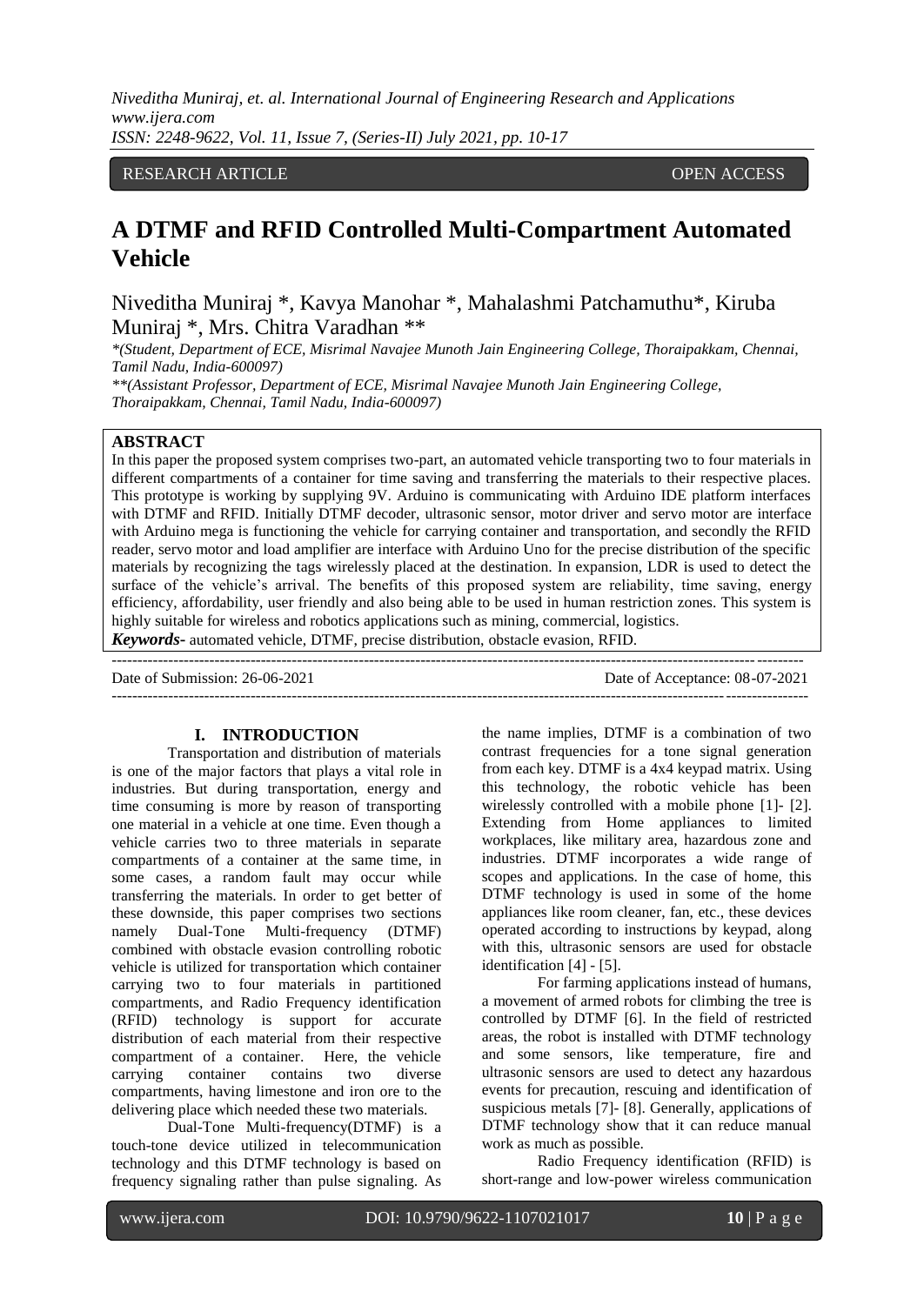which is a part of Automatic Identification and Data Capture (AIDC) technology. RFID systems consist of two important components: transponder (tag) and transceiver (interrogator or reader). RFID systems have different types. Each type of RFID system has some individual characteristics, like the size, environment, range, frequency, data and power requirement. The RFID reader antenna produces the electromagnetic field energy received by the RFID tag antenna and the microchip, which stores the data information, is sending the data signal back to the interrogator and then sending the information to data of Unique identifier to the Arduino Uno for examine [9]- [11]. RFID technology is used for security and data storing purposes. One of the security applications is that the house is installed with an RFID reader placed at the entrance of the house, controlled with Arduino UNO. The door will open only when the correct password is entered and the RFID tag is authorized. Without those two, the entry is unauthorized [12]. Based on this survey, a passive RFID tag is used for this prototype.

#### **II. METHODOLOGY**

### 2.1 DTMF Driving Robot

In this paper, the activity of robotic vehicle command from a farther place through a cell phone is done by support of both DTMF and cellular communication technology. User phone (TX) from a remote region directs the key-value commands to the receiver phone. DTMF analog signal from receiver phone is send to the MT880 decoder module through a 3.5mm audio connector, which decode and

transmit the digital output (Q1, Q2, Q3 and Q4) of BCD to the Arduino mega for processing conjointly sends signals to the servo motors, or to the motor driver.

An ultrasonic sensor utilizing ultrasonic sound waves used for distance measurement. It consists of two parts, specifically trigger and echo. The calculation method to measure the distance(D) between sensor and object is shown is equation (1).

## $D = (0.025s \times 343)/2$  (1)

In this prototype, the ultrasonic sensor is utilized as obstacle detection and evasion. Ultrasonic sensor continuously evaluates the distance of the robot vehicle and echoes the returning surface. When there is no object at that point, the vehicle follows the keypad instruction and the work process is done appropriately with the support of Arduino mega. On the off chance that there is an object or obstacle, then the Arduino transmits the signal to the motor driver to move the DC motors of the robot vehicle away from the object.

Two DC motors (D1 and D2) attached to the motor driver follow a dual-channel H-bridge circuit technique for moving the vehicle in a given direction using direction control pins (IN1, IN2, IN3 and IN4) connected to Arduino Mega. Here servo motors use two MG996R servo motors (S1 and S2) for lifting and down the container and two SG90 mini servo motors (S3 and S4) for turning two ultrasonic sensors front and back simultaneously. Figure 1 explains the block diagram of transportation section. The flow chart of transportation section is shown in figure 2.



**Figure 1: Block Diagram of Transportation Section**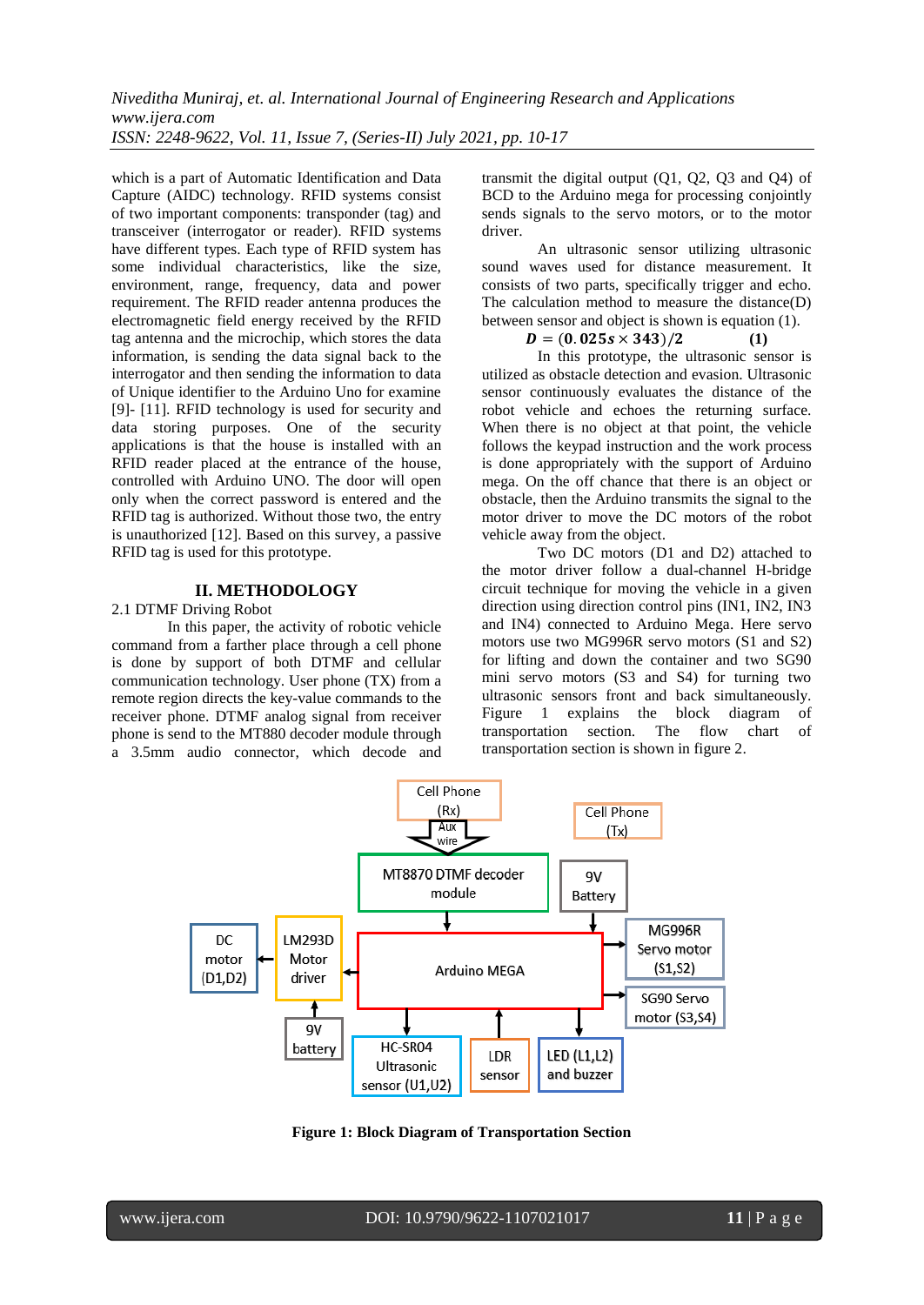

**Figure 2: Flow Chart of Transportation Section**

Rehash this method until they reach the delivery place of the materials in industries. At the delivering place, press key 5 S3 and S4 turn the two ultrasonic sensors back side simultaneously to avoid obstacle detection and press key 8 to lift the container using S1 and S2 servo motors.

To spot the intensity of brightness or dullness in the vehicle's surroundings and indicator light, glow in darkness with the support of Light Dependent Resistor (LDR) and Light Emitting Diode. The LDR sensor and two LEDs (L1 and L2) which utilized  $10kΩ$  and two  $200Ω$  resistors (R) in series connection. The intensity of luminance can be calculated by equation (2).

**Intensity of luminance**  $∞ 1/R$  **(2)** LDR is connected to the Arduino Mega analog input pin and two LEDs are attached with Arduino Mega (Pulse-width modulation) PWM digital output pins (2-13 and 44-46) because these pins are capable of modifying the glowing nature of LEDs. When a high intensity of light is observed by LDR, the LED indicator is OFF. LED indicator glow's light varying with PWM according to the darkness intensity of light detected by LDR.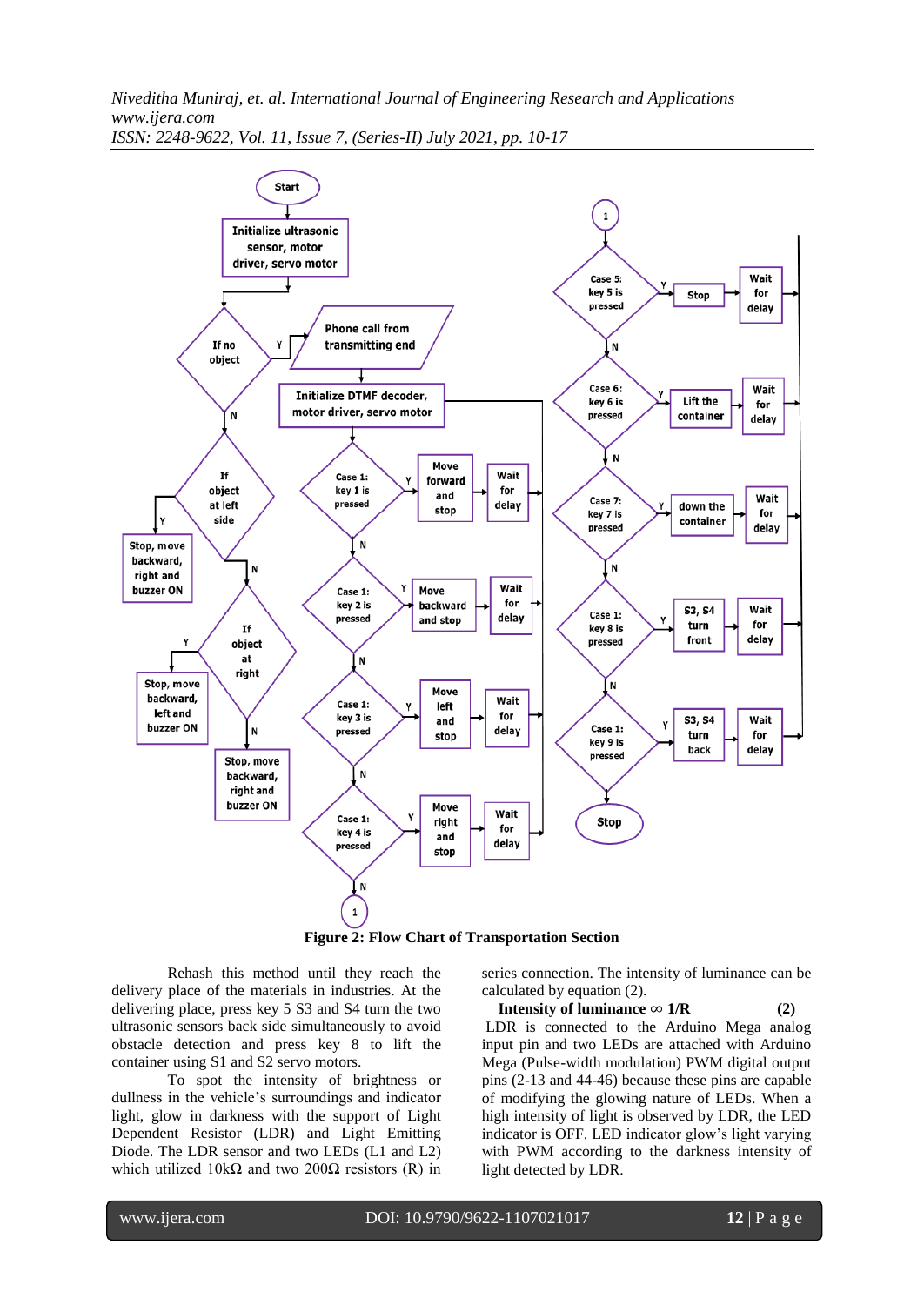#### 2.2 RFID for Material Transfer

In this prototype, Arduino Uno is connected with the MFRC522 RFID reader, two servo motors and Load amplifier HX11 for processing the signal sent by these components. The block diagram (a)  $\&$ flow chart (b) for distribution section is depicted in figure 3. Here, the RFID reader module assists SPI to interact with Arduino Uno. Now bring the RFID reader near to the limestone or iron ore delivering place where the tag is fixed. In case the tag data is coordinated with any one of the data collection signals from the RFID reader, then it sends data information to the Arduino Uno. Arduino sends the signal to a particular servo motor SG90 which is matched with a tag and turns the shaft to open the door of that specific compartment only and transferring the material to the delivering place, the weight being reduced from the container is measured with the help of a load cell and it is joined with the load amplifier HX11. An analog to digital convertor of HX11 load amplifier is connected to Arduino Uno which send the information load cell of measured container weight to Arduino as digital output and send the information to servo motor when attain value peruses from load amplifier which implies that the particular compartment of a container completed the transferring. The servo motor now rotates the shaft to close the compartment door. If the tag sense by the RFID reader is not matched, then the compartment doors are not opened because of the access denied. The block diagram (a) & flow chart (b) for distribution section is depicted in figure 3.





**for Distribution Section**

## **III. RESULT AND DISCUSSION**

The result of this paper is mainly to concentrate on the time conservation while transportation, by carrying two to four materials on a single vehicle and precise distribution of these materials from that respective compartment of container. The  $(a)$ ,  $(b)$  and  $(c)$  of figure 4 shows the prototype model of multi-compartment automated vehicle is shown in different angle.

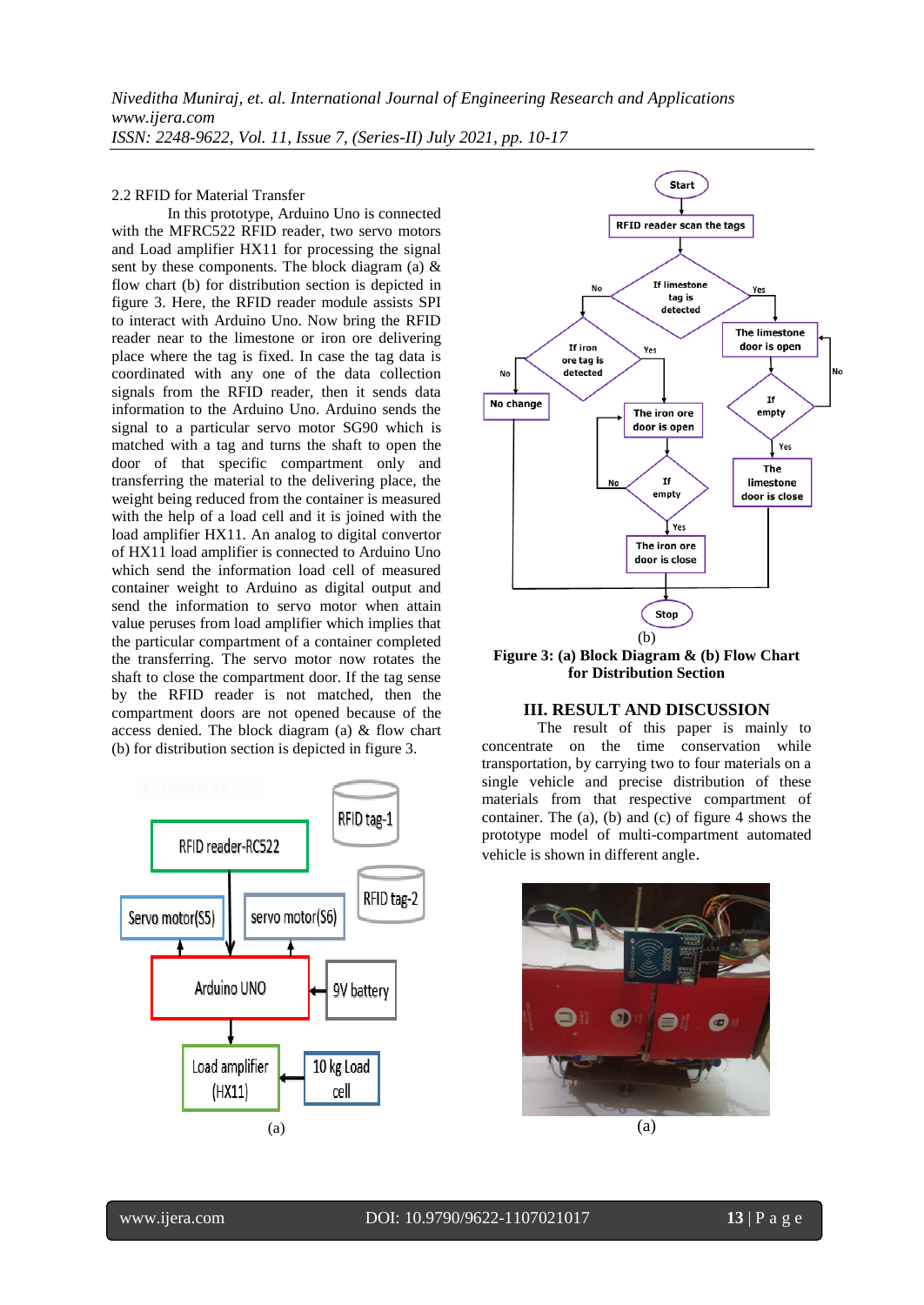

(b)



(c) **Figure 4: The Prototype of Multi-Compartment Automated Vehicle**

DTMF sends the information over long distances. DTMF will travel through the distance, depending on the service provider. The DTMF decoder receives signal tones from the sender phone precisely only when there is an adequate power is

supplied in the transmitter as well as the receiver. The power supply battery 9V is connected to Arduino Uno and mega which has operating voltage 5V and 3.3V. This is due to the voltage regulator output. The device of various components is connected to the 5V of Arduino except RFID, which is connected to 3.3V of Arduino. If the operating voltage increases, the operating speed also increases. This is shown in equation (3).

**Operating voltage(V)**  $\infty$  **Operating speed(s)** (3) SG90 mini servo motor and MG996R servo motor operating speed is 0.15s/60° and 0.17s/60°. The DC motor is measured in rpm and its operating speed is 200 rpm.

In ultrasonic sensors, the actual time taken to sense the distance is 0.15s, but in this paper, the time duration to identify the distance is 1s for getting better results and also data conserving. The sensing range is varying from 2 to 400 cm distance and its operating frequency is 40kHz. The height of the prototype is 30 cm, so based on the prototype, two ultrasonic sensors distance value is fixed as 40cm to detect the distance for obstacle avoidance and buzzer makes sound for 2s. The table 1 shows the vehicle movement with operating speed of motor driver and table 2 shows servo motor operating speed and rotation are observed and tabulated.

|  |  | <b>Table 1: Vehicle Movement Direction/Speed</b> |  |  |
|--|--|--------------------------------------------------|--|--|
|--|--|--------------------------------------------------|--|--|

| Vehicle (D1,D2)<br>movement  | <b>Operating speed (s) of motor</b><br>driver |                                 |  |  |
|------------------------------|-----------------------------------------------|---------------------------------|--|--|
|                              | <b>Before object</b><br>detected              | <b>After object</b><br>detected |  |  |
| <b>Forward direction</b>     | 1s                                            |                                 |  |  |
| <b>Backward</b><br>direction | 1s                                            | 1s                              |  |  |
| Turn left                    | 1s                                            | 0.5s                            |  |  |
| Turn right                   | 1s                                            | 0.5s                            |  |  |
| <b>Stop</b>                  | Key $1-4=0.2s$ ,<br>$key 5 = 5s$              | 0.2s                            |  |  |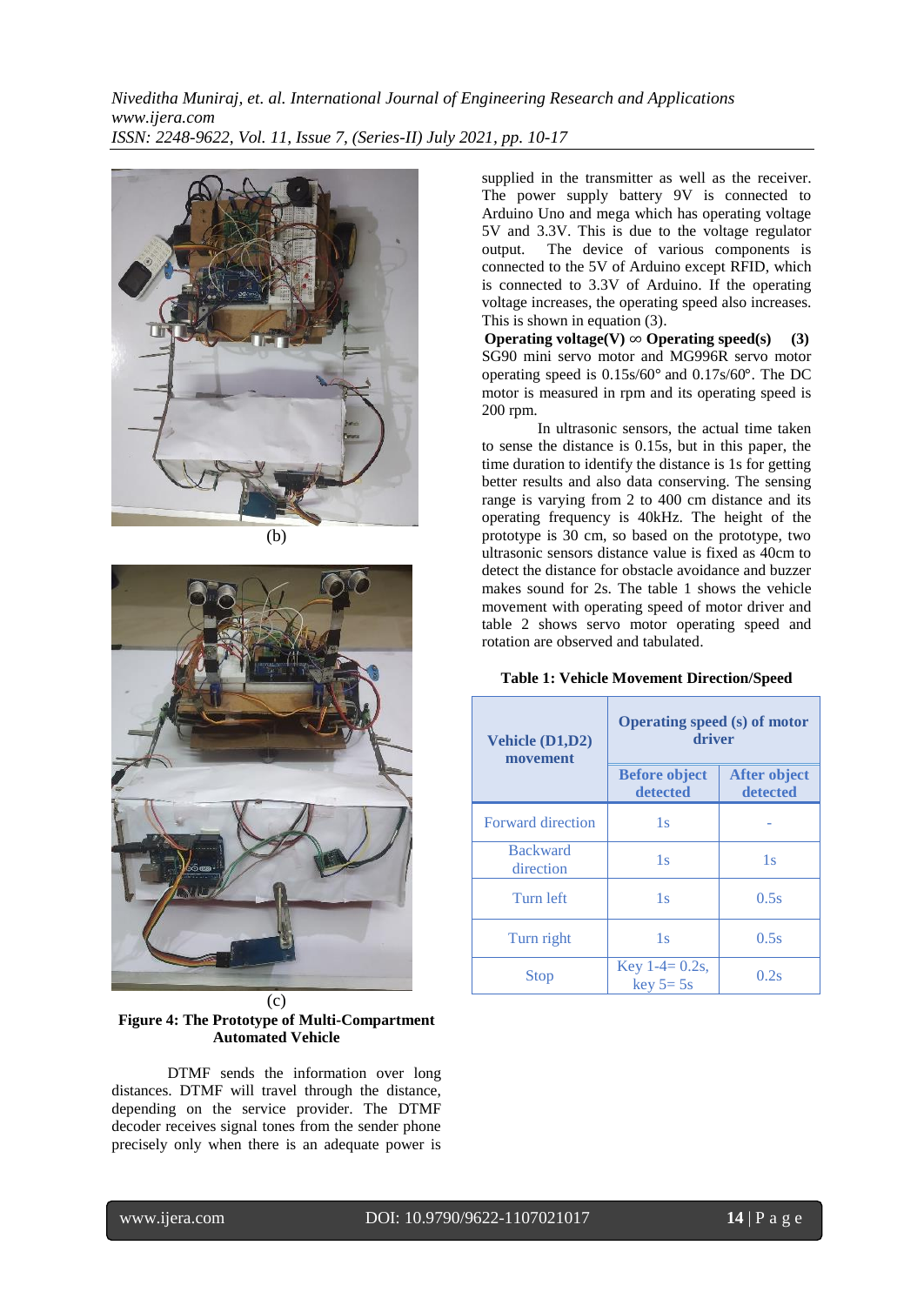| <b>Servo motor (S1, S2, S3, S4)</b> |                                 |                                    |  |  |  |
|-------------------------------------|---------------------------------|------------------------------------|--|--|--|
| <b>Action</b>                       | <b>Operating</b><br>speed $(s)$ | <b>Rotation</b>                    |  |  |  |
| Lift the<br>containers              | 0.25s                           | $S1 = 160^\circ$ , $S2 = 20^\circ$ |  |  |  |
| Down the<br>containers              | 0.25s                           | $S1 = 90^\circ, S2 = 90^\circ$     |  |  |  |
| S3, S4<br>rotate front<br>side      | 0.5s                            | $S3 = 180^\circ$ , $S4 = 0^\circ$  |  |  |  |
| S3, S4<br>rotate back<br>side       | 0.5s                            | $S3=0^\circ$ , $S4=180^\circ$      |  |  |  |

## **Table 2: Servo Motor Operating Speed and Rotation**

For safety purposes, this prototype uses an automatic light system with the help of a photoresistor and buzzer that makes a sound when the obstacle is detected.

The outcome of luminance around the vehicle gives analog voltage of 0 to 5V is converted to digital from 0-1023 with the medium of ADC in Arduino built-in function. The modification of two LED luminance is done by the built-in function of Arduino Mega specific pins using PWM ranges from 0 to 255 and its frequency is 490Hz. Figure 5 compares the LED luminance and LDR intensity of light.



### **Figure 5: Comparison of LED Luminance vs LDR Intensity of Light**

The main purpose of using the RFID system in this prototype is secure, accurate confirmation of tags at 5cm distance wirelessly by the RFID reader and transferring of material from their respective compartment of a container. Memory rate of the mfrc522 is the 10Mbps and RFID tag or ID is 1Kbps and its frequency is 13.56MHz. Passive tag is encased with PVC lamination for protection from severe environments and doesn't require any external or internal power. Each RFID tag has a unique serial number, so that RFID reader can identify the tag without any complication. Table 3 represents the operating speed and shaft rotation of servo motor.

|                    |                                                        | <b>Container is full</b>        |       |                                  | <b>Container is empty</b> |                                 |       |                               |       |
|--------------------|--------------------------------------------------------|---------------------------------|-------|----------------------------------|---------------------------|---------------------------------|-------|-------------------------------|-------|
|                    |                                                        | Limestone com-<br>partment (S5) |       | Iron ore compart-<br>ment $(S6)$ |                           | Limestone com-<br>partment (S5) |       | Iron ore compart-<br>ment(S6) |       |
|                    |                                                        | Rotation<br>& speed             | Door  | <b>Rotation</b><br>& speed       | Door                      | Rotation<br>$&$ speed           | Door  | Rotation<br>& speed           | Door  |
| <b>RFID</b><br>Tag | Limestone<br>$tag-1$ is de-<br>tected<br>(33 BF 72 3D) | $180^\circ \&$<br>0.45s         | Open  | $0^{\circ}$                      | Close                     | $0^\circ \&$<br>0.45s           | Close | $0^{\circ}$                   | Close |
|                    | Iron ore<br>$tag-2$ is de-<br>tected<br>(39 8E E3 C2)  | $0^{\circ}$                     | Close | $180^\circ \&$<br>0.45s          | Open                      | $0^{\circ}$                     | Close | $0^{\circ}$ &<br>0.45s        | Close |
|                    | Other tag<br>is detected                               | $0^{\circ}$                     | Close | $0^{\circ}$                      | Close                     | $0^{\circ}$                     | Close | $0^{\circ}$                   | Close |

# **Table 3: Representation of Operating Speed and Shaft Rotation**

# **IV. CONCLUSION**

In this communication, the overall merits of this model are time saving, reliability, energy

conservation, inexpensive, user friendly conjointly being able to be used in human restriction zones. The 9V voltage power provided to the system is converted into 5V and system speed is processed as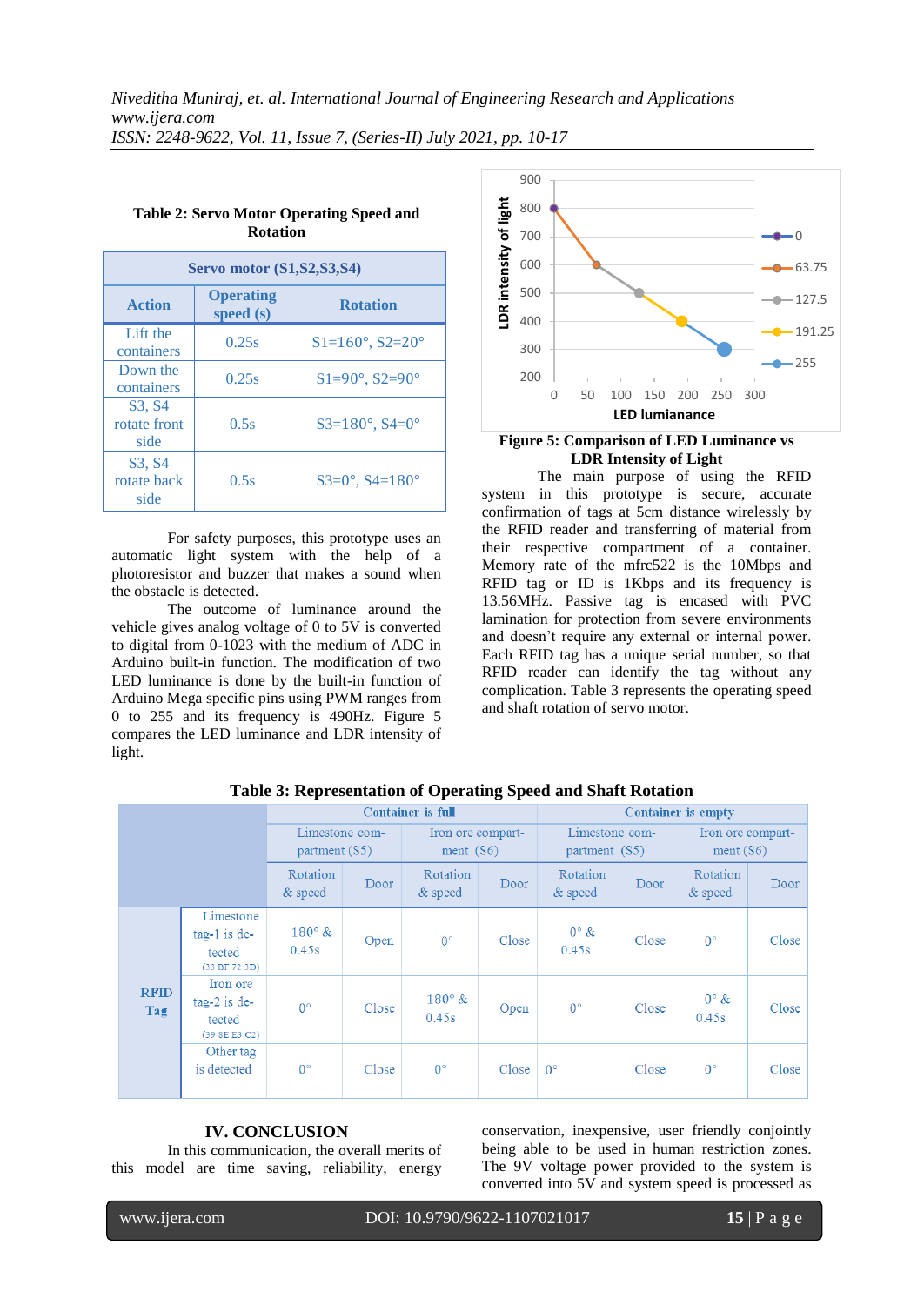per applied voltage of 5V. Arduino is an opensource electronic device communicating with Arduino IDE platform, that is programed in C++ language which interfaces with DTMF and RFID. User phone (TX) from remote regions transmit commands to the receiver phone. Initially DTMF decoder is decoding the received signal from TX, ultrasonic sensor is able to identify objects at distance of 40cm for obstacle avoidance, motor driver is for directing the DC motors and servo motor for carrying the container are interfaced with Arduino mega all together functioning the vehicle. Secondly the RFID reader, servo motor (S5 & S6) and HX11 load amplifier interface with Arduino Uno for the precise distribution of each material from the compartment of a container((S5 or S6)=180°) by sensing the tags wireless at delivery places and after distribution is measured by the load cell attached to HX11, then compartment door is closed( $(S5 \& S6)=0^{\circ}$ ). Here, the serial number of RFID tags is able to change in the program according to the materials carried for distribution without any complication. A photo resistor for sensing the surrounding luminance of the vehicle's arrival and LED indicator glowing with the assist of PWM, has varying range-from 50 to 250 according to the surrounding darkness. This prototype is highly relevant for wireless and robotics applications including mining, commercial and logistics. This prototype is successfully designed and implemented practically.

## **Acknowledgements**



Ms. Niveditha Muniraj is a student, Bachelor degree in Department of Electronics and Communication Engineering, Misrimal Navajee Munoth Jain Engineering College, Thoraipakkam, Chennai, Tamil Nadu, India, Affiliated to Anna university. Her area of interest includes Embedded Systems, RFID communication, Internet of things (IoT) and Robotics.



Ms. Kavya Manohar is a student, Bachelor degree in Department of Electronics and Communication Engineering, Misrimal Navajee Munoth Jain Engineering College, Thoraipakkam, Chennai,

Tamil Nadu, India, Affiliated to Anna university. Her area of interest includes Embedded Systems and Wireless communication.



Ms. Mahalakshmi Patchamuthu is a student, Bachelor degree in Department of Electronics and Communication Engineering, Misrimal Navajee Munoth Jain Engineering College, Thoraipakkam, Chennai, Tamil Nadu, India, Affiliated to Anna university. Her area of interest includes Embedded Systems, Wireless communication and Robotics.



Ms. Kiruba Muniraj is a student, Bachelor degree in Department of Electronics and Communication Engineering, Misrimal Navajee Munoth Jain Engineering College, Thoraipakkam, Chennai, Tamil Nadu, India, Affiliated to Anna university. Her area of interest includes Embedded Systems, Internet of Things (IoT) and Signals & systems.



Mrs. Chitra Varadhan, received Bachelor degree in Electronics and Communication Engineering from Regional Engineering College (NIT- affiliated with Bharathidhasan University) Trichy in 1996 and completed Master of Engineering in College of Engineering, Anna University, Guindy, Chennai in 2008. Currently, she is working as Assistant Professor in Misrimal Navajee Munoth Jain Engineering College, Chennai, Tamil Nadu, India. Her area of specialisation includes Antenna, RF and Microwave Engineering and Embedded System.

#### **REFERENCES**

- [1]. Yun Chan Cho and Jae Wook Joon, Remote Robot Control System based on DTMF of Mobile Phone. *6 th IEEE International Conference on Industrial Informatics(INDIN)*, July 2008, 1441-1446.
- [2]. Haimanti Chakraborty and Prof.Dr. Prabir Bannerjee, Design of a Circuit for Remote